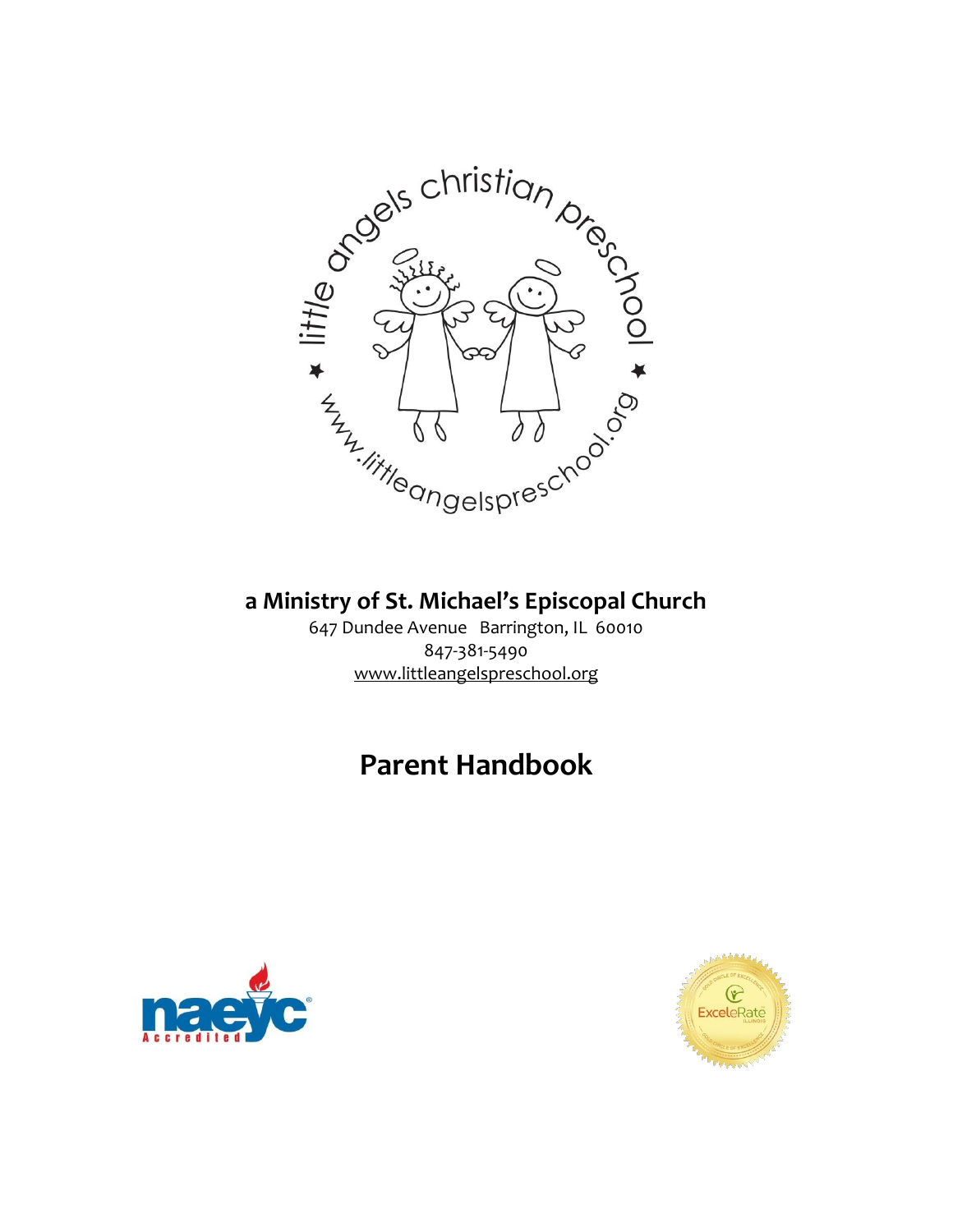## **Little Angels Christian Preschool A Ministry of St. Michael's Episcopal Church 647 S. Dundee Avenue Barrington, IL. 60010 www.littleangelspreschool.org**

Caren Hunter, Director 847-381-5490 cell: 847-287-4836 [chunter@stmichaelsbarrington.org](mailto:chunter@stmichaelsbarrington.org) Sue Dreys, Assistant Director states and the state of the Sue Dreys, Assistant Director The Rev. Jesse Perkins, Rector in the state of perkins@stmichaelsbarrington.org The Rev. Lisa Erdeljon, Associate Rector [lerdeljon@stmichaelsbarrington.org](mailto:lerdeljon@stmichaelsbarrington.org) Kirk Chan, Senior Warden [vestry@stmichaelsbarrington.org](mailto:vestry@stmichaelsbarrington.org) Ann Kimes, Junior Warden [vestry@stmichaelsbarrington.org](mailto:vestry@stmichaelsbarrington.org)

St. Michael's Little Angels Christian Preschool accepts any child, regardless of race, sex, color, creed or religion who can benefit from this program.

Little Angels Preschool is accredited by the National Association for the Education of Young Children (NAEYC) and has earned the ExceleRate Illinois Gold Standard of Quality Award. To learn more about these distinguished awards feel free to visi[t www.naeyc.org/accreditation](http://www.naeyc.org/accreditation) and [http://www.excelerateillinois.com.](http://www.excelerateillinois.com/)

## **Mission Statement**

*To know Christ and to bring others to know Christ in a nurturing Christian preschool environment.*

Little Angels Christian Preschool is a ministry of St. Michael's Episcopal Church. The Parent Advisory Board, Director and Staff are dedicated to providing a safe and loving Christian environment for all children who attend. Little Angels Preschool is a school where each child is accepted and loved, a school where laughter, play and learning are embraced; where each child is recognized as a gift from God.

## **Philosophy**

Little Angels Preschool program is designed to meet the developmental needs of children aged 18 months to five years old. Little Angels curriculum offers a wide range of developmentally appropriate activities and materials to allow children the opportunity to experience hands-on learning that fosters spiritual, cognitive, social emotional and physical development. All preschool activities, decisions, and educational approaches are based on best practices and a commitment to excellence. Our program is designed to provide the foundation necessary for children to grow into lifelong learners who are comfortable with themselves, their world and their relationship with Jesus.

As a Christian preschool our philosophy is based on the following core values:

- Dedication to a Christian environment where Christian values are introduced and where children and their families are valued and supported.
- Acceptance of any child who can benefit from the program regardless of their race, sex, color, creed, or religion.
- Appreciate childhood as a unique and valuable stage of the human life cycle.
- Base our work on knowledge of how children develop and learn.
- Appreciate and support the bond between child and family.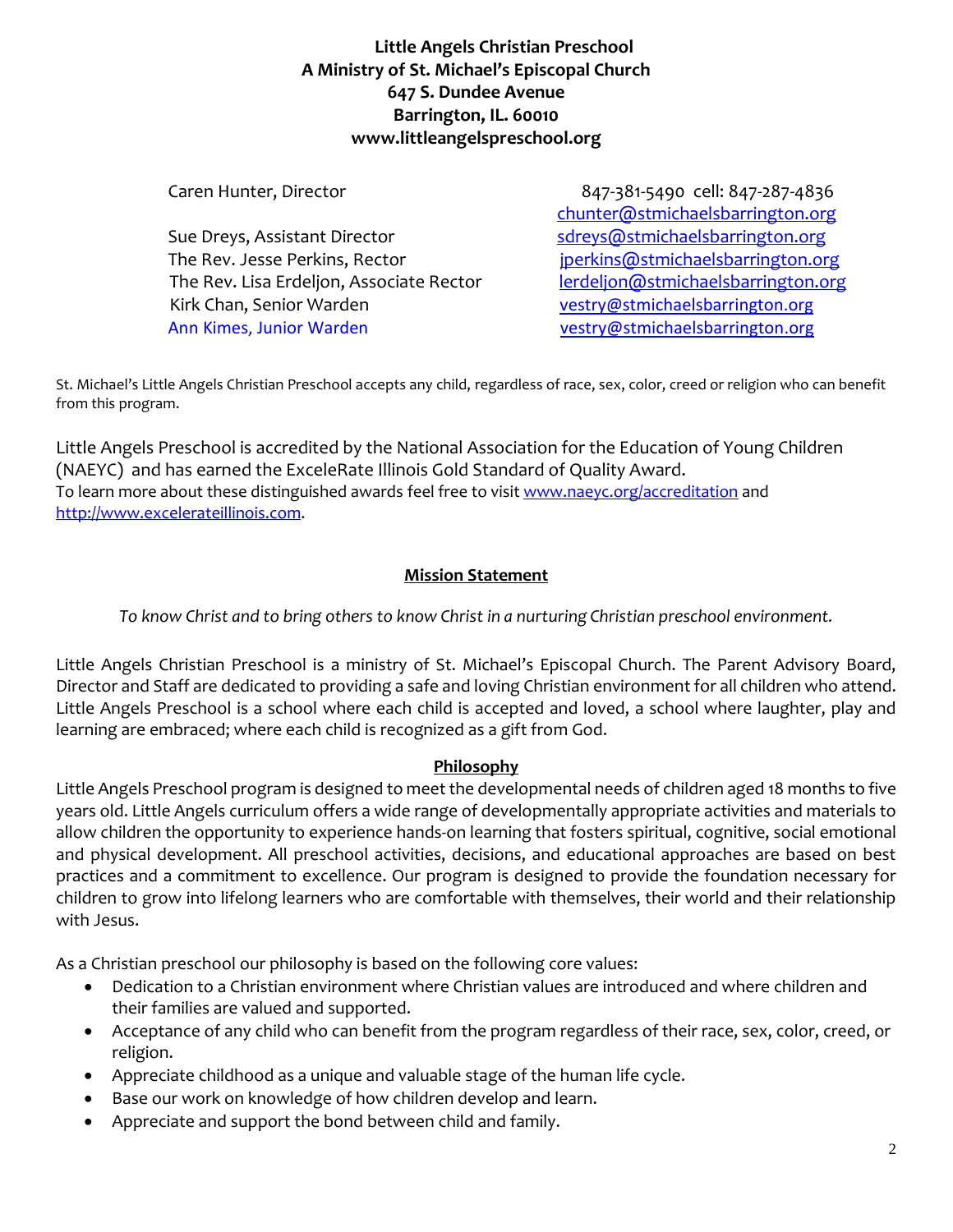- Recognize that children are best understood and supported in the context of family, culture, community, and society.
- Encourage and support parents in making the primary decisions about their children's needs.
- Support parents in advocating for their children when special services are needed.
- Respect the dignity, worth, and uniqueness of each individual (child, family member, and colleague).
- Respect diversity in children, families, and colleagues.
- Recognize that children and adults achieve their full potential in the context of relationships that are based on trust and respect.

*Little Angels Preschool is a Christian preschool and part of our philosophy includes support and care for, not only the student, but for the well-being of the child's family. When a child or family experiences problems we want to extend help, support and also share any resource information we have available. The director of Little Angels Preschool is always available to help parents and students in any way possible. The director and the entire preschool staff understand and respect the importance of confidentiality. Please feel free to contact any staff member with questions or requests for resource information, in particular resources for screening and diagnostic testing for early intervention.*

#### **Admission Policy**

Little Angels Preschool accepts all children regardless of race, sex, color, creed, or religion who can benefit from the program. Our preschool classes are designed for children ages 18 months to 5 years. Children are eligible for the programs offered based on their age as of September 1<sup>st</sup>. Each child will remain in the class they start the school year in thru the end of the school year.

#### **Curriculum**

St. Michael's Little Angels Christian Preschool curriculum is based on the *Creative Curriculum* and promotes every aspect of a child's development: cognitive, social, emotional, physical, creative, and spiritual. Activities, room structures and layout, and lesson plans are all designed to contribute to this goal. *Creative Curriculum* draws from the theories of leaders in the field of early childhood development such as Eric Erikson, Jean Piaget and Howard Gardner. Using well-tested theories, Little Angels aims first, to recognize that children go through developmental stages, and strives to help each child gain maximum benefit from the stage he/she is in, as well as helping them to move to the next stage. Second, Little Angels takes seriously Jean Piaget's observation that play is essential to the development of the child, and actively seeks to incorporate play into all areas of the curriculum. Third, by using Gardner's Eight Intelligences, interpersonal, intrapersonal, bodily kinetics, musical, visual-spatial, verballinguistic, mathematical-logical, and naturalistic, Little Angels builds on each child's strengths, and understands that not all children learn in the same way. Little Angels presents its learning materials and activities in concrete and tangible formats, which are designed to meet the specific developmental needs of each child in the preschool. To promote the children's spiritual growth, Little Angels incorporates a wide range of Christian learning materials, including flannel boards, Bible stories and Bible verses, songs and daily prayer into the curriculum. In addition, a certified music teacher and St. Michael's clergy/staff contribute weekly to the curriculum of the Preschool. The 4's Classes also have weekly Spanish classes. Music and Spanish classes have been suspended at this time. Chapel will be a bi-monthly video filmed by the St. Michael's clergy and made available to the teachers to show in the classroom. All fabric items from the classroom have been removed, ie: stuffed animals, dress-up clothes, doll clothes, cloth puppets etc. The sensory table will be individualized with individual tubs of sensory materials that will be cleaned and disinfected between children. Art supplies will be in individual containers labeled with the child's name for his/her use only, ie: crayons, markers, glue sticks, scissors, etc. Paint brushes and any utensil used for painting will be disinfected between use.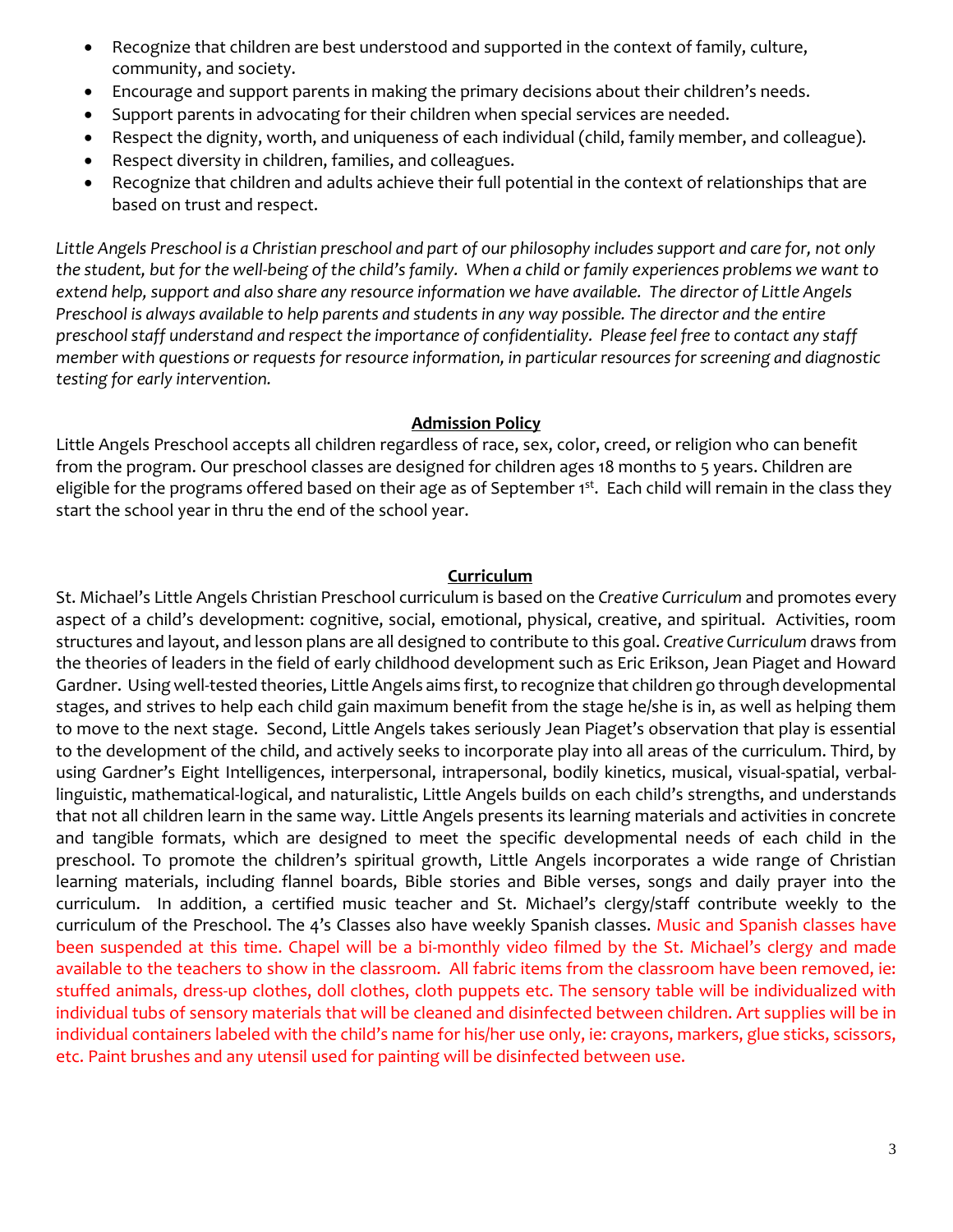#### **Staff**

Little Angels' staff members meet the State of Illinois DCFS requirements for preschool teachers and teacher aides. Each staff person is hired on the basis of his or her commitment to demonstrating Christian values in his or her teaching and everyday life, and on their knowledge in teaching early childhood education. Staff members profess a strong love for God and His children, and are warm, nurturing role models for the students. Staff members use the team approach, parents and teachers working together, which is essential to a successful preschool experience.

The Preschool requires three written references attesting to the professional and personal character of each staff member, a background check, fingerprints and an updated physical of all staff. Our staff is required to attend 20 hours per year of continuing Early Childhood Education training. All staff members are trained in child abuse prevention and recognition as well as CPR and First Aid on an annual basis. Staff members are also required to meet the teacher and teacher aide requirements established by NAEYC. On-going Professional Development training is required of all staff members. Each staff member develops his or her own Professional Growth Plan, which is overseen by the director.

#### **Tuition**

Tuition will be billed in three installments: <del>May 15<sup>th</sup></del> September 31, December 1st, and March 1st. Payments are due upon receipt and a late fee of \$15.00 will be assessed for payment received after the 15<sup>th</sup> of the month due and for each month the payment is late. **The \$75.00 registration fee is non-refundable.** There will be a \$50.00 non-refundable supply fee per child for the 2020-2021 School Year to cover extra school supplies needed to meet COVID-19 regulations. Our staffing is based on the number of children enrolled in the daily classes. No refunds are given for absences due to illness, vacations, or snow days. Absences cannot be made up. Tuition payments may be made via credit card thru the St. Michael's Episcopal Church website giving tab, cash or check. There is a 3% fee for using a credit card charged at the time of the transaction.

In the event the school has to shut down due to COVID-19, there will be no tuition refunds for the current installment period. (Installments are Sept. – Nov., Dec. – Feb., and March – May). Families with balances due at the time of closing will be expected to fulfill their financial obligation for the current installment period. Late fees will be assessed for payments not received by the 15<sup>th</sup> of the month and for each month the payment is late. There will be no tuition refunds or credits for required quarantining or if you choose to withdraw your child due to COVID-19 related issues.

## **Discharge and Withdrawal**

If you choose to withdraw your child from the program for any reason, Little Angels requests a two week written notice. This allows us time to notify any families on our waiting list. If the child is unable to adjust to the program and every effort has been made to work matters out with the family, the child may be discharged upon the director's recommendation. In this event, the tuition will be prorated and the balance refunded. However, the annual \$75.00 Registration Fee is non-refundable.

In all instances, where Little Angels decides that it is in the best interest of the child to terminate enrollment, both the child's needs and the parents' needs shall be considered. The director will be available to parents to plan on how to meet the child's needs as he or she leaves the school, including referrals to other agencies or facilities.

## **Days and Hours of Operation**

The Preschool is open from the day after Labor Day in September thru the Thursday before Memorial Day in May. We follow the Barrington Unit School District 220's calendar for days off and holiday breaks as much as possible.

Regular preschool class sessions are from 9:00 - 11:30 am and 12:30 - 3:00 pm Monday - Friday. Afternoon sessions have been suspended until further notice.

\*Please note, your child is enrolled in the AM Session OR the PM Session. At this time we do not have a full day program.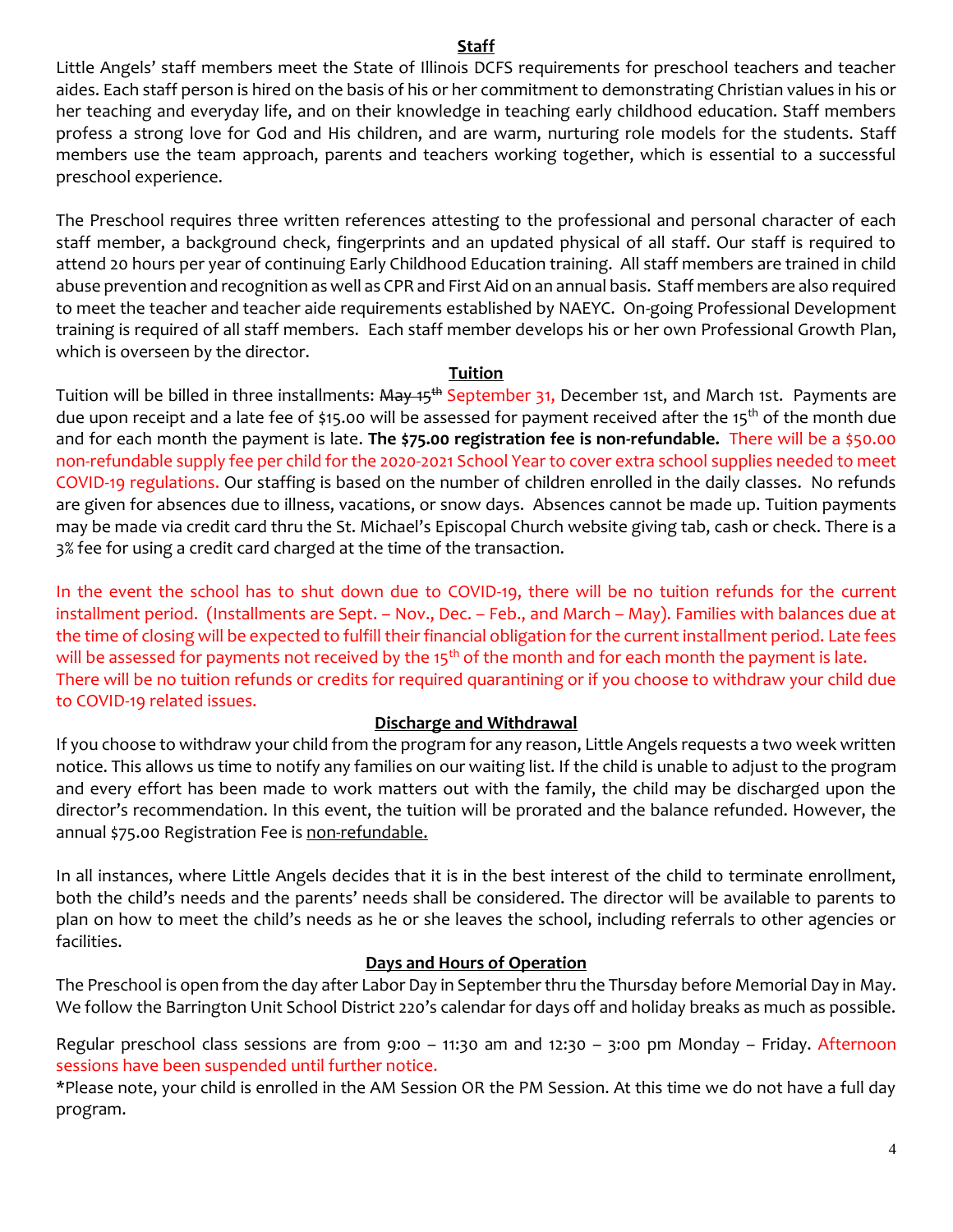Early Drop-off is offered from 8:00- 8:55 am Monday – Friday for all of our morning preschoolers. Late Pick-up is offered from 3:00 – 4:00 pm Monday – Thursday for afternoon preschoolers. (LPU is not available for Toddlers) Early Drop-off and Late Pick-up services have been suspended until further notice. Please go to the Dist. 220 Website: [www.barrington220.org](http://www.barrington220.org/) or the Emergency School Closing Website at [www.emergencyclosingcenter.com](http://www.emergencyclosingcenter.com/) for details about school closings due to bad weather conditions. An email will also be sent from the Little Angels Director informing all families of a school closing. **Missed days because of bad weather conditions will not be made up or credited**. Little Angels will not follow the District 220 Virtual Learning schedule for in-home schooling.

## **Drop-Off and Pick-Up Procedures**

## **See Addendum A for Current Drop-Off and Pick-up Procedures**

Parents should park in the parking lot(s) or in parking areas near the East entrance of the school building. Use extreme caution and keep all children "in hand" and on the sidewalk when entering or leaving the building. All parents or authorized guardians must sign-in and sign-out the child each day.

Signing in and out is required by DCFS of Illinois. Children will be released only to persons designated in writing to receive them. The staff shall refuse to release to anyone, whether related or unrelated to the child, unless they are listed on the proper forms held at school. To insure the safety of your child, photo identification may be required at any time of any person(s) picking up your child.

Children participating in Early Drop-0ff (EDO) are to be dropped off by a parent or caregiver in the following classrooms; Toddlers/Twos in the Twos classroom and Threes/Fours in the Threes classroom. EDO is anytime from 8:00 – 8:55 am. This will be an unstructured playtime for the children. At 8:55 am the preschool teachers will pick-up students from the EDO classroom, escort them to their assigned classrooms and take attendance. These morning children will then begin their regular preschool class 9:00-11:30 am. Parents will be charged \$5.00/half-hour per day and billed monthly.

\*Early Drop-off is offered for ALL children enrolled in our program for parents who need it. Early Drop-Off is not available at this time.

For our afternoon preschoolers who arrive at 12:30 pm, Late Pick-up (LPU) is offered until 4:00 pm. At 3:00 pm, the regular dismissal time, preschool teachers will escort the children participating in LPU to the designated classroom where parents/caregiver will pick them up. Parents will pick up anytime between 3:00 – 4:00 pm. This will be an unstructured playtime for the children. Parents will be charged \$5.00/half-hour per day for LPU and billed monthly. Late Pick-up is not available at this time.

\*There is NO Late Pick-up for Toddlers because there are no class offerings in the afternoons for this age groups.

**BABY ZONE** is available for our families with younger siblings under 12 months. If participating in Baby Zone, please pull into the reserved lane in front of the school. A Little Angels staff member will pick-up your child from your car and escort him/her to class at 9:00 am drop-off and/or will bring your child to the car at 11:30 am, 1:00 pm or 3:00 pm pick-up. (There is NO Baby Zone service for Early Drop Off or Late Pick Up). If you would prefer to accompany your child to class or pick up your child, you will need to park in the lot and bring all children into school with you. **It is against Illinois State Law and DCFS regulations to leave unattended children in the car at any time.** A Little Angels staff member will be taking the temperature of the child at the car and asking the list of health questions before bringing the child into the building. Child must have mask on and be unbuckled from the car seat by the parent.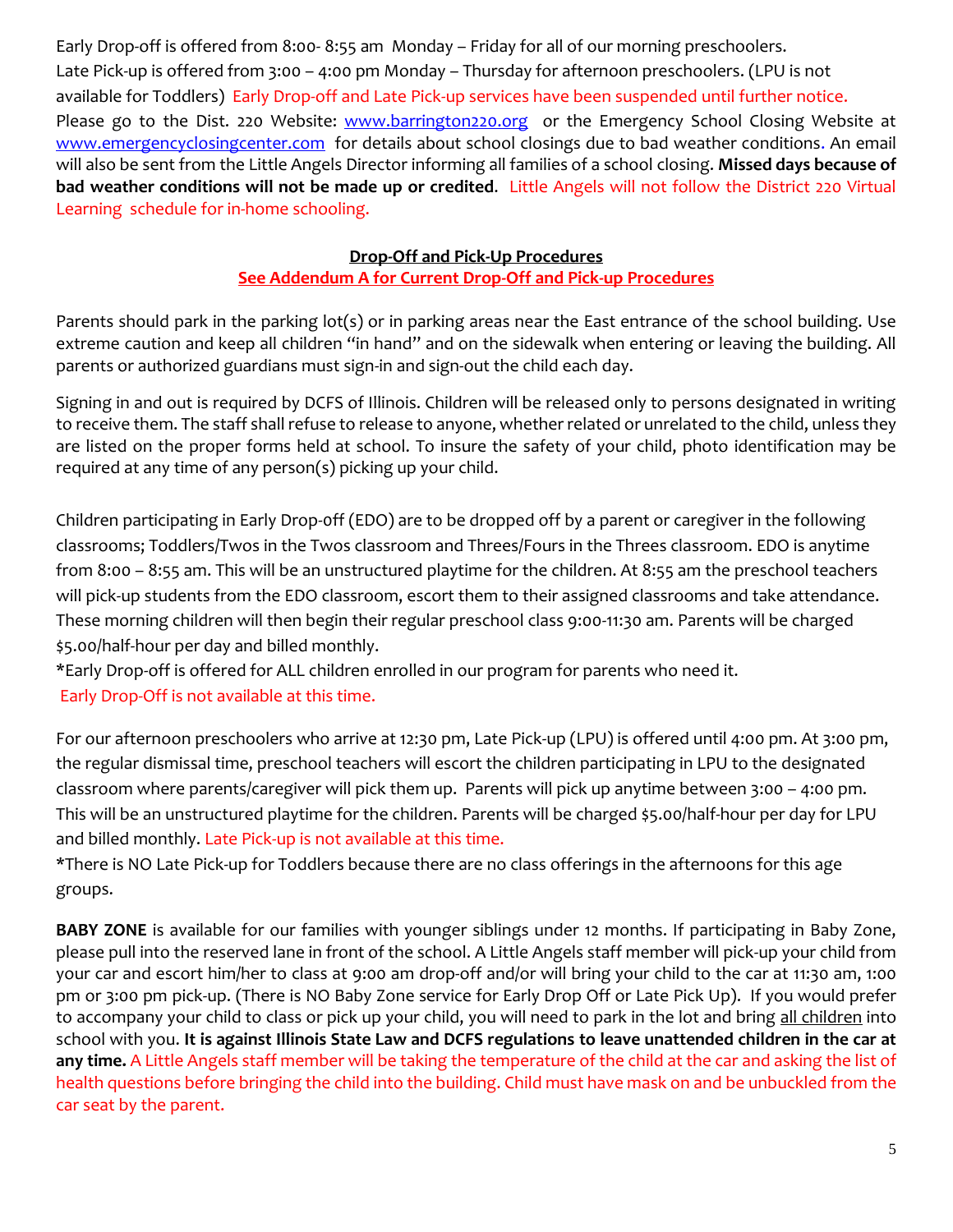**Consequences related to pick-up policy:** Children must be picked up no later than 5 minutes after class is over or 5 minutes past Late Pick-up time.

Dismissal times are: See Addendum A for current Dismissal Times

- 11:30 am for morning classes
- 1:00 pm for children attending a morning class and participating in the Lunch Pals Program
- 3:00 pm for afternoon classes
- 4:00 pm for Late Pick-up children

\*\* Parents may be charged a late fee of \$5.00 for every 10 minutes after the designated pick-up time.\*\*

Any late fees will be added to the child's tuition expenses and billed on the child's tuition statement. If the final tuition payment has already been paid a separate invoice will be presented to the parent for immediate payment.

Children often do not understand why they are not being picked up on time and the delayed pick up can be upsetting for a child. **If a parent is going to be late, they should call the preschool office so the child can be reassured and made aware that the parent is on their way.** Contact information and emergency contact information must be current. It is the parent's responsibility to provide updated information in writing to the director whenever necessary.

If a parent does not arrive at the appointed pick-up time, staff will attempt to reach the parents using the phone numbers provided by the parents. **Three phone call attempts** will be made within the first 15 minutes of tardiness, again using the numbers provided by the parents. If we are still unable to reach the parent, the emergency contacts (names and numbers provided by the parents) will then be called. If all attempts to reach the parents and the emergency contact person(s) are unsuccessful; the director has the option to call for police assistance in reaching the parents. The school will hold the child for a maximum period of 1 hour before seeking police assistance.

If the director is made aware of a family emergency which precludes the timely pick-up of the child and no emergency contact(s) can pick-up the child, the school will take responsibility for the protection and well-being of the child until the parent, designated emergency contact person(s) or outside authorities arrive. The director or the director's designee will be responsible for staying with the child on the school premises.

Staff members will not hold the child responsible for any tardiness situation and discussion of this issue will be held only with the parent or guardian and never with or in front of the child.

#### **Health Policy**

#### See Addendum A for more details

Little Angels Preschool holds classes for students who are well and who do not present a health risk to other children or staff members. Children, who are *mildly* ill, such as with a minor cold, may remain at school only with the approval of the director. Children must be able to fully participate in all activities, including outdoor activities. Appropriate clothing for outdoor play should be provided by the parents on a daily basis. Mildly ill children will not be permitted at preschool without a doctors note stating there is no evidence of COVID-19. ANY CHILD with a runny nose, cough, flushed cheeks, rash, lethargic, etc. will be excluded from the program until a doctor's note is given to the director stating the child is able to be at school and there is no evidence of COVID-19.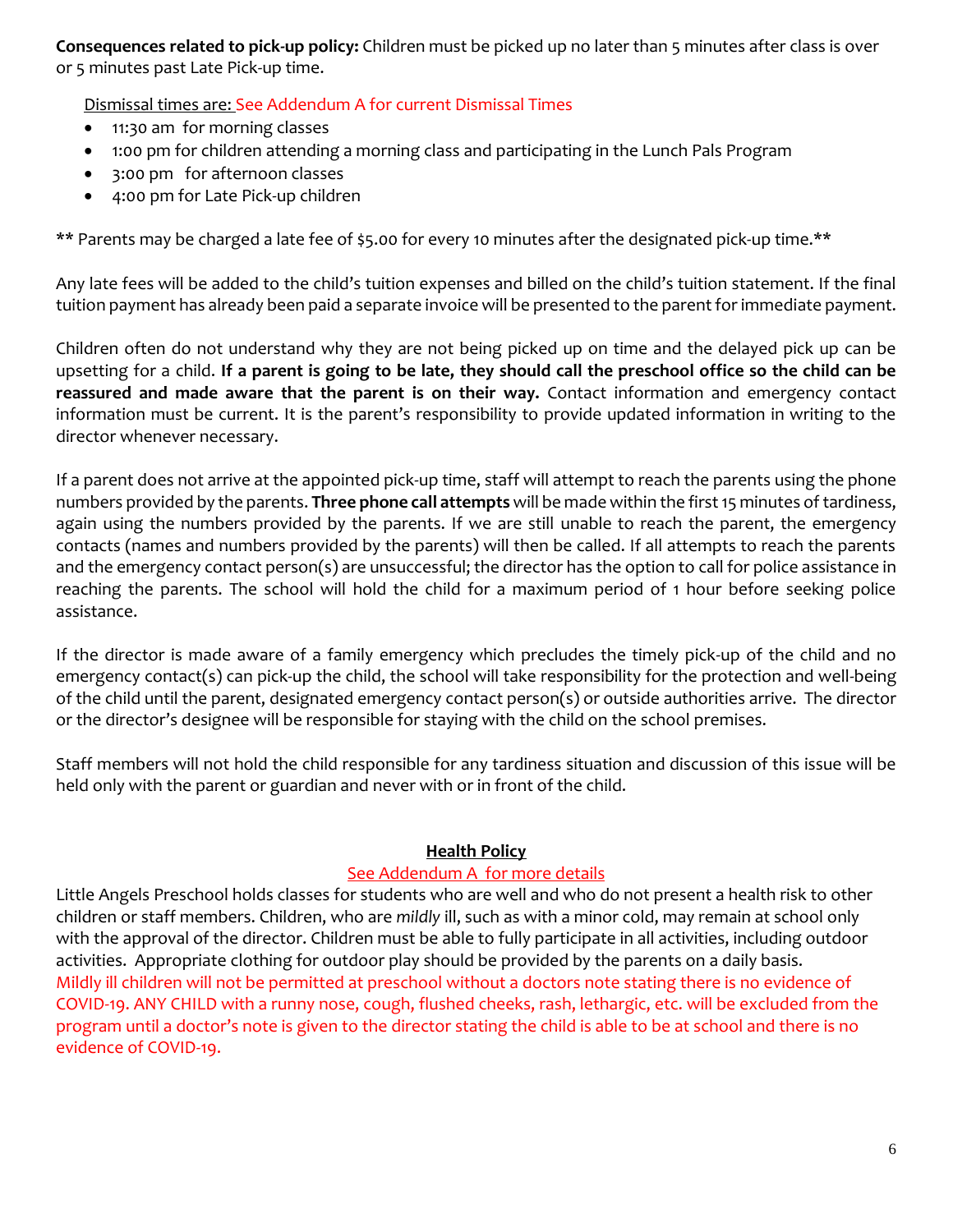**1.** Parents must provide documentation of the child's immunizations and record of health prior to the first day of school. The medical form must be updated every two years. Parent may request medical or immunization(s) exemptions for religious reasons. This exemption must be in writing and signed by the parent or parents. **2.** Parents must indicate current health insurance information on the child's application. It is the parent's responsibility to update this information in writing to the director if there is a change in coverage.

## **3. Parents should notify the preschool each day their child will be absent by calling 847-381-5490 or email the class email or the director.**

**4.** For children unable to use the toilet consistently; disposable diapers are required, unless there is a documented medical reason from the child's doctor. Parents must discuss this medical situation with the director.

**5.** Parents are required by the Dept. of Health and DCFS to notify the director immediately if their child contracts a communicable disease, for example chicken pox, measles, strep throat, RSV, or head lice. The Director will notify all parents of children in the same classroom within 24 hours, or as is reasonably possible, via email.

Little Angels prohibits having your child at school with any of the following symptoms/conditions. If the teacher or director sees a child with any of the following, the child will be sent home:

- Temperature of 100 degrees F or higher. The child must be free from fever for 72 hours without medication before returning to school.
- Continuous coughing, vomiting, diarrhea, headache, swollen glands, rash or open sores, inflamed eye with discharge.
- The presence of head lice or pinworms.
- Conjunctivitis or *evidence of the possibility* of conjunctivitis.
- Diarrhea or vomiting. Child must be free from either of these conditions for 24 hours while on a normal diet.
- Sore throat or difficulty swallowing.
- Infected skin patches or open, draining wounds.
- Pain of which the child complains, and which interferes with normal activity.
- Excessive fatigue or lethargy.

If the teacher feels that the child is not well, they will consult with the director and the parents will be called.

## **Safety of Children**

Little Angels is dedicated to providing a safe and peaceful environment for all the children and the staff. The procedures listed below will help to ensure your child's safety and well-being.

- 1. All parents must sign their children in on arrival and out at dismissal. No child is ever left alone or unsupervised and must be in the care of staff or a parent at all times. This includes in the preschool hallway.
- 2. A child is released only to his/her parent or responsible person whom the parent has authorized. If a child is going home with another adult, written permission is to be sent with the child, a release form is to be completed by the adult or an email can be sent to [the](mailto:kbaker@stmichaelsbarrington.org) class email or the director. Any person who is not recognized by the teacher will be asked to show valid photo identification.
- 3. In the event of carpooling, each parent must notify the director of all persons in the carpool who are authorized to drive the child home. Car seat laws must be adhered to as prescribed by the state of Illinois. This is the parents' responsibility, not the school staff.
- 4. Regular fire drills and tornado drills are conducted, with a record of these drills located in the director's office. Tornado drills will be conducted by class, not as a school wide drill to avoid crowding the Church Nursery/Toddler Room.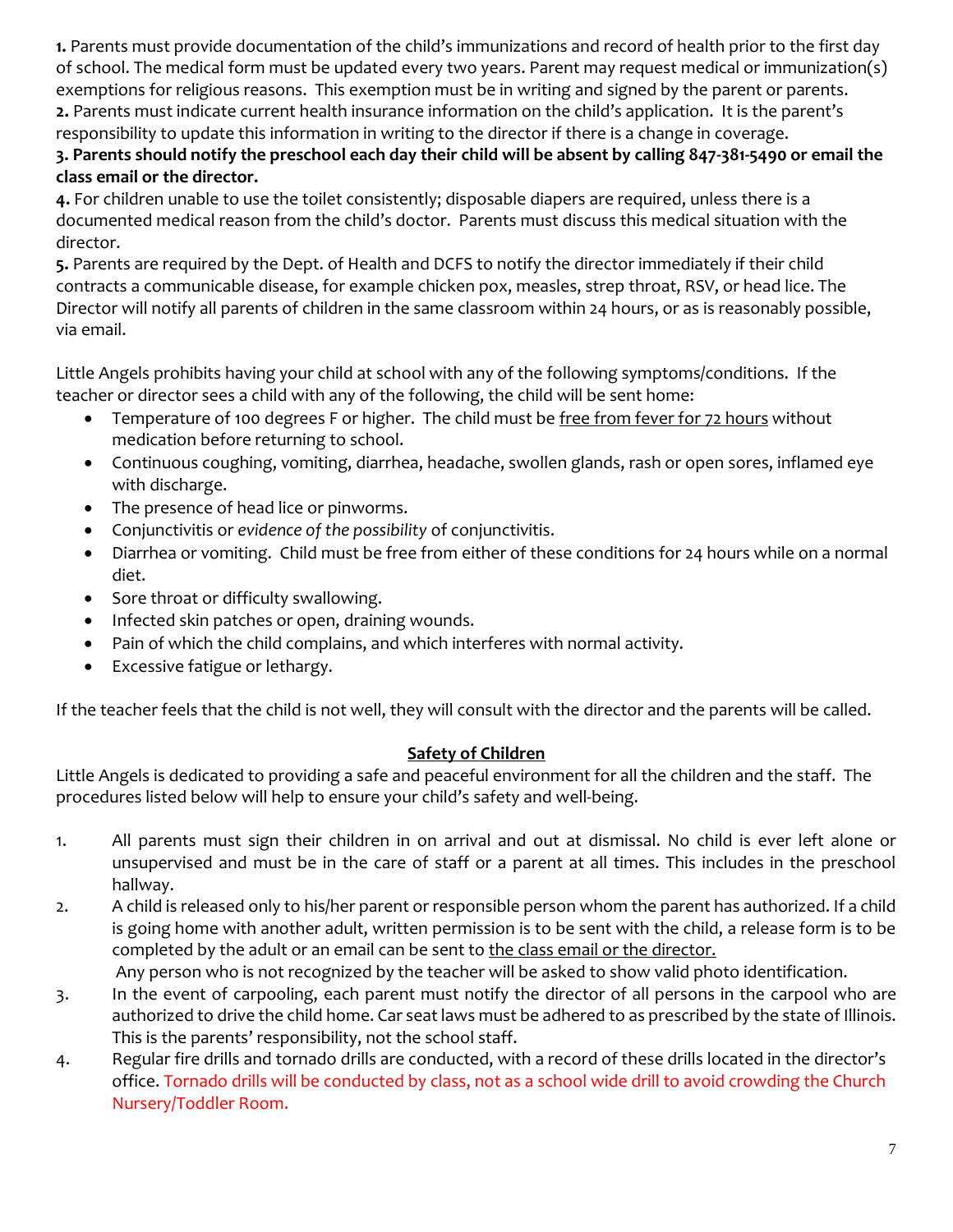- 5. Parents must sign an emergency authorization form, as well as a health record form, for any allergies, special needs, or health conditions requiring special procedures or precautions, including medications the child is taking.
- 6. Little Angels does not provide health insurance for children, nor is the preschool responsible for covering medical costs related to injuries or accidents on the preschool premises. Parents are responsible for providing the child's current Health Insurance information to the preschool. Changes in health coverage should be given to the director in writing, i.e. insurance carrier, policy number, etc.
- 7. When a field trip is taken, a permission slip must be signed by a parent or guardian. Parents must provide an emergency phone number for the time their child is on the trip. Sign-in and sign-out procedures, as mandated by DCFS, remain in place on field trip days. Field trips are suspended.
- 8. Children's hands will be washed routinely with soap and water, and in the following circumstances: upon arrival at school, before and after snack, after using the toilet, wiping or blowing their nose, before and after outdoor play, and before and after using the sensory table. Hand sanitizer will not be available to the children and will only be used when soap and water is not available and with supervision of a staff member.
- 9. At no time are firearms or weapons of any kind allowed in the preschool or on St. Michael's property. Toy replicas of any type of weaponry are also prohibited.
- 10. Children are not allowed to bring any live pets into the school. This is to ensure an allergy free environment for those children who may be allergic to certain animals. Photos of a child's family pet(s) are encouraged.
- 11. Poisonous plants are not allowed in the classroom. The program has an Integrated Pest Management plan in place to guard against insect pests.
- 12. All cleaning and sanitation practices are followed as prescribed by the Cook County Health Department, DCFS and NAEYC. Cleaning and Disinfecting will be done hourly of high touch surfaces such as door knobs, toilet handles, frequently used toys, playground door handle, etc.
- 13. When a child is injured or involved in an accident, the teachers or director will assess the injury and take the following actions:

## **If the injury is not serious:**

The teacher or director will administer first aid and fill out an accident report. The teachers or director will notify the parent(s) either by telephone before the departure time, or when the child is picked up. **If the injury is deemed a serious emergency:**

- a. The teacher or director will call 911 while the child's teacher stays with the injured child. At no time will the child be left unattended;
- b. The director will notify parents or guardians and advise them on where the child is being taken;
- c. One of the child's teachers will accompany the child to the hospital, bringing the child's complete medical file and remain with the child until a parent or guardian arrives.

Please note: Little Angels Preschool does not provide medical emergency insurance for the children. Financial responsibility is assumed by the parent or guardian. The decision of which hospital is used will be determined by the medical emergency personnel treating the child.

## **Administering Medications**

Prescription medication may be administered only under special circumstances and ONLY if the medication is appropriately labeled and submitted with a written consent form from the parents and physician, including complete instructions on proper dosage, times to be given, and in the original pharmacy container. All medication is kept in a locked cabinet in the child's classroom. **It is the parent's responsibility to be aware of expiration dates and provide the preschool with prescribed medication that is current and not beyond the expiration date.** All arrangements for medication must be made through and approved by the director in advance.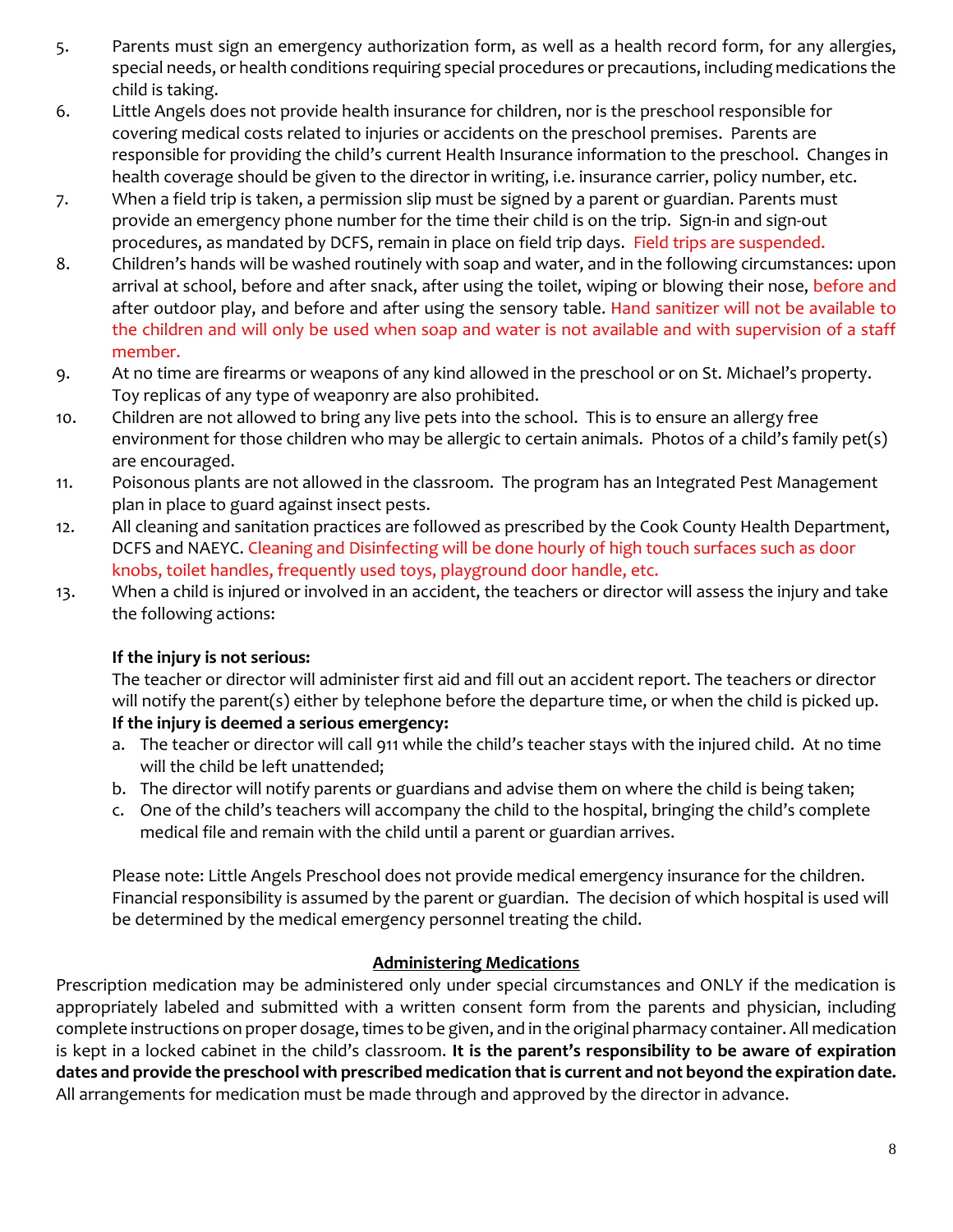No over the counter medications will be administered to the children while at preschool, including cough drops and throat lozenges. Medication of any kind may not be kept in a backpack or placed in the child's cubby for any reason. Sunscreen and insect repellants are used at the discretion of the parent and must be applied by the parent or guardian prior to attending school or going on a field trip.

If a child has a diagnosed allergy with any food restrictions or environmental concerns, the parents must contact the director and complete the Allergy Action Plan form. This form will insure that all necessary precautions will be taken for the safety and medical treatment of their child. If your child requires an epi-pen for an anaphylactic reaction, we do require an epi-pen be left at school in the event of an emergency.

### **Clothing**

Children should attend preschool dressed in play clothes, which allow them to move about freely without concern about getting messy. **A complete change of clothing must be in the child's backpack each day in the event of any "accidents**". They should wear shoes that are safe for both the classroom and the outdoor area.

Sandals, "crocs", open-toes shoes, shoes with slippery soles, and shoes/ boots with a high heel are NOT appropriate preschool foot wear. These types of shoes are often dangerous and may put the child at risk of injury, especially on the large play equipment.

The comfort and health of the child is important during the winter months. All children must wear mittens, hats, coats, snow pants and boots as the weather requires. To ensure that the classroom remains clean throughout the day, snow boots should not be worn in the classroom. A pair of shoes or slippers, kept in the child's backpack, is suggested for the winter months.

**NO BACKPACKS will be allowed to come and go from home. Each child must have two complete sets of extra clothing; shirt, shorts or pants, underwear and socks to leave at preschool. Each set should be season appropriate and in a large ziplock bag labeled with the child's name. Each child must have a minimum of one extra face covering labeled with the child's name stored in his/her cubby at all times. The parents must launder worn face coverings each day.** 

## **Children's Birthdays**

The staff at Little Angels Preschool believes each child is a gift from God. We celebrate each child's birthday with a prayer of thanks and sing "Happy Birthday". Teachers provide birthday crowns and parents may bring in a **prepackaged, no nuts product, that has been approved by the teacher and is in compliance with the no-nut policy.** (The Department of Health and DCFS do not allow any homemade foods.) Summer birthdays are celebrated on a date arranged by the parent with the teacher. Remember, Little Angels is a **COMPLETELY NUT- FREE** environment, which also excludes any products, prepared in a facility that uses the same equipment used in the preparation of their products containing nuts.

Birthday Party Invitations may be put in the children's cubbies **ONLY IF ALL CHILDREN IN THE CLASS ARE RECEIVING ONE.** Each family will receive a school directory, which will allow invitations to be mailed or emailed if the party invitations are not going to ALL children in the class. **Gift/Party bags are discouraged for birthdays and ALL Holidays.** 

## **Snacks**

Little Angels will provide snacks/juice/water for the children. All Cook County Health Dept. regulations, DCFS regulations and NAEYC standards on storing and serving food items will be enforced. We do not serve peanuts or any food item that may contain nuts or has been processed in a plant that handles nut products. If a child has food allergies and cannot eat certain foods, the parent needs to provide a substitute prepackaged snack for their child. This should be arranged with your child's teachers.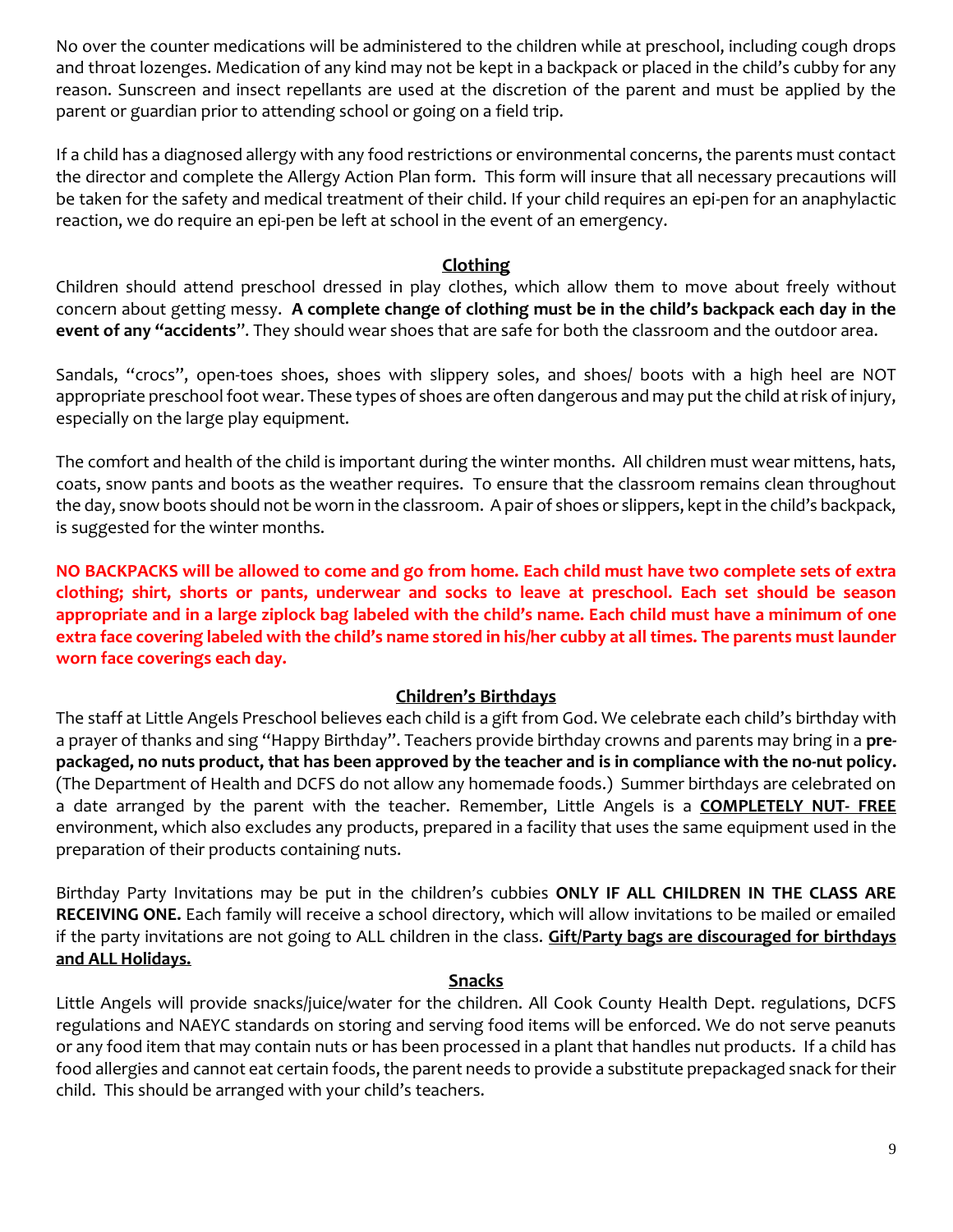Birthday or special snacks must be brought to school in the original pre-packaged (unopened) container from the store and must be peanut/tree nut free and/or processed in a peanut/tree nut free environment. Bakery products must be brought in the original container from the bakery along with an ingredient list from the establishment where the items were prepared. No Bakery food items will be allowed at this time.

#### **Parent Participation**

#### All in-class parent participation and field trips are suspended at this time.

Little Angels Preschool encourages parents to be actively involved. Here are some of the opportunities: Birthday treats, class parties, field trips, classroom activities unique to the age level, (i.e. "mystery reader" in the Threes), Annual Book Fair, Annual Fundraiser Event, Week of the Young Child activities, All School Picnic in May, and serving on our Parent Advisory Board. We encourage parents to bring their family's culture to the child's classroom via any special presentation or instruction the parent may want to share, i.e. Chinese New Year celebration, a special St. Patrick's Day story or a family tradition. Contact your child's teachers to discuss and arrange a developmentally appropriate classroom presentation. We welcome all parents and all family cultures. Parents have the legal right to visit any area of our facility at any time during the hours their child is present on site. We do ask that you contact the director or teachers if you wish to visit the preschool. Guided tours are also available to interested family members or prospective families by contacting the director.

**ROOM PARENTS:** Two parents from each class are responsible for organizing the parties and special events in the classroom. They coordinate activities with the teachers and enlist other parent volunteers for items needed for the event.

**CLASSROOM PARTICIPATION:** The child benefits when the parent is in his/her classroom sharing gifts and talents. Parent involvement in the following areas is appreciated: reading stories to the children, sharing personal interests, hobbies, talents, and cultural backgrounds**.** In addition, parents are always needed to assist with field trips. You are encouraged to volunteer at the start of school and throughout the school year. Learning about and having children and their parents share their family culture is highly encouraged.

**FIELD TRIPS:** Field trips are an important part of the curriculum for our threes and fours classes. We believe offsite field trips build confidence in children and encourage them to learn about and explore the world beyond their classroom. Safety is of the utmost concern for any field trip and all the measures outlined in our Field Trip Guidelines are followed including all sign-in and sign-out preschool procedures. The bus used for transporting the children and chaperones has seatbelts, which must be used at all times. Children with any disabilities are encouraged to attend the field trips and every effort will be made to accommodate the child with safety as the primary concern. We use the Barrington Bus Company for all or our transportation needs.

#### **Parent Conferences**

#### Zoom conferences will be offered if a parent is more comfortable in this environment.

Parent-teacher conferences are conducted twice a year, in the fall and spring. The staff conducts regular informal observations and determines where the child is developmentally based on those observations. These assessments are used to guide curriculum and to share information with the families. Teachers work to achieve consensus with the families regarding assessments. Teachers also welcome meeting with parents at any time throughout the year to discuss the child's development. To request a meeting, simply ask the teacher to call you or give the teachers a note at the door requesting they call you. Do not hesitate to ask for a conference immediately if you have a serious concern. You may also contact the director at any time with questions, concerns or suggestions. Your input is essential to the success of your child's education and we encourage open communication at all times. Teachers strive to be sensitive to your family culture, values, and identity.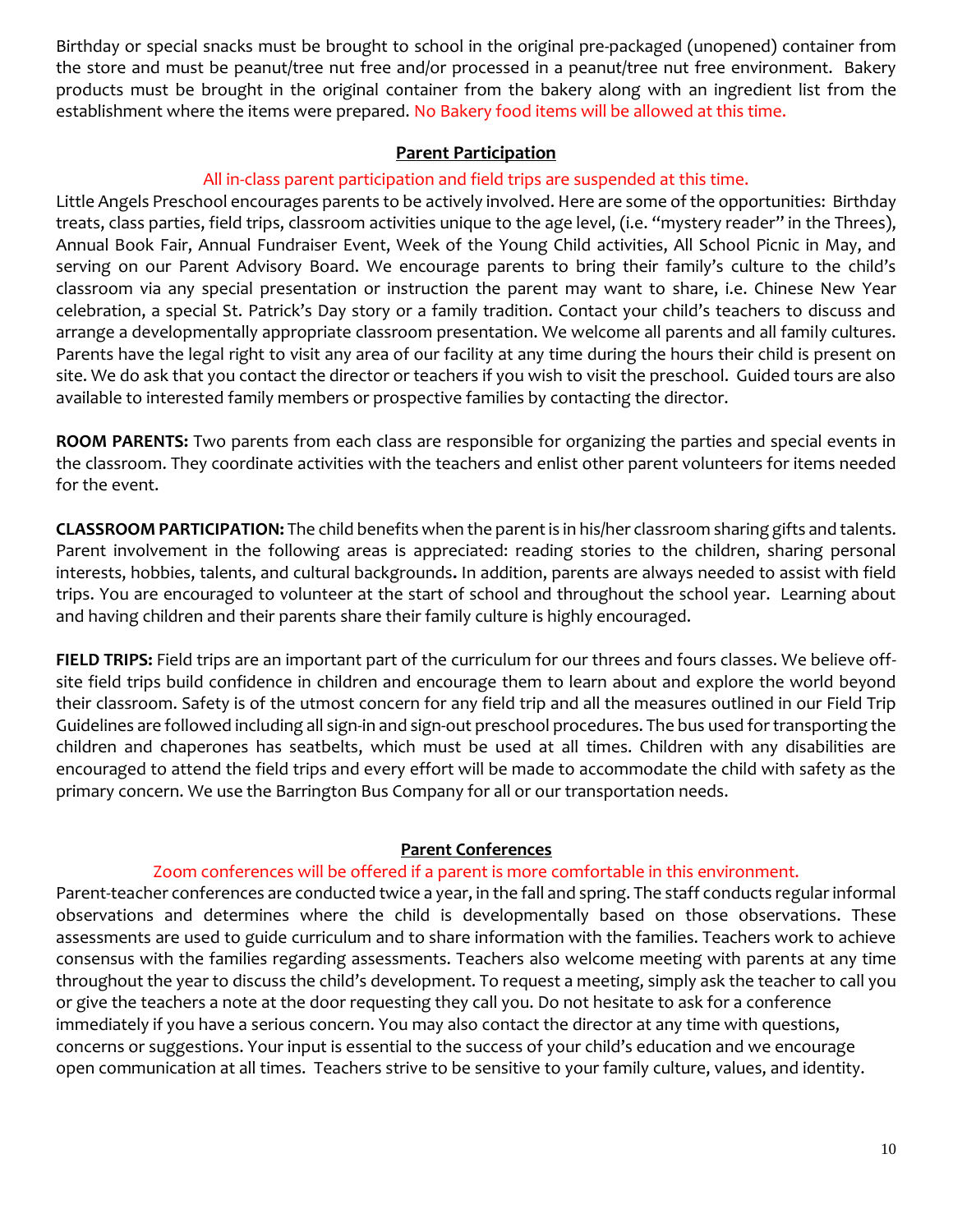#### **Parent Communication**

In addition to this parent handbook, parents also have access to classroom daily journal entries, photos, calendars, newsletters via Shutterfly Sharesites. You will receive an invite via your email to accept the invitation to join the class Sharesite at the beginning of the school year. You will need a log-in and password to access the site, which you can set up once you receive the invite. We highly recommend you download the Shutterfly Sharesite App to your mobile device for easy access to the site. This is our main form of Parent Communication; please be sure to check the site the days your child attends Little Angels. You can also access classroom newsletters via our website at [www.littleangelspreschool.org.](http://www.littleangelspreschool.org/) We also have a Facebook page, Little Angels Christian Preschool. Please "like" our page to receive posts of the most up to date information about the preschool.

Community news regarding local events and opportunities appropriate for young families with children are shared via the cubbies at the discretion of the director. If you are aware of a community event you feel is appropriate for the Little Angels parent community which is also age appropriate to preschool children and you would like it publicized in the preschool, please contact the director who will make a final determination regarding appropriateness. Private endeavors or business advertising/promotions are not considered appropriate (private music lessons, retail store advertising, home-based businesses, support of a personal charity, etc.).

## **Assessments & Screenings**

Each child is screened within the first three months of their entry to our program and then yearly thereafter. The screening tool used is the *Ages and Stage Questionnaire* which is completed by the parent and evaluated by the director. If the results indicate a potential developmental delay, then the director recommends to the parents additional screening options for the child. The results of any screening are placed in the child's file for future reference. Assessments, both formal and informal, are ongoing throughout the year. The formal assessments are based on the Creative Curriculum assessment program where a developmental continuum is referenced and applied to the observations of the child's behaviors and growth.

The program's assessment and screening results are used:

- To identify where each child is developmentally.
- To become aware of the interests and areas of needs of individual children.
- To be knowledgeable and able to objectively discuss the child's stage of development with the child's parents.
- To provide a record of where the child is on the developmental continuum.
- To guide curriculum in addressing areas of need for continued growth for all children.
- To help in planning for the program's overall goals, especially with respect to improvement.

Parents may request a conference to determine where their child is developmentally or to discuss any concerns they may have throughout the school year.

## **Discipline and Positive Guidance**

## **Philosophy**

Little Angels' philosophy is based on the premise that all children should experience success and the wonder of learning. We strive for an environment that gives children the opportunity to explore and experiment within consistent, age-appropriate limits. In this climate, most problems are prevented. Little Angels goal is to help each child develop a positive self-concept and an understanding of his or her importance to God. No child will be humiliated, shamed, frightened or subjected to verbal or physical abuse by the staff or any parents on school premises or during field trips.

## **General Definition**

Discipline means setting limits, guiding behavior and helping children to know what appropriate behavior is. Discipline should be solution-oriented and designed to help solve problems.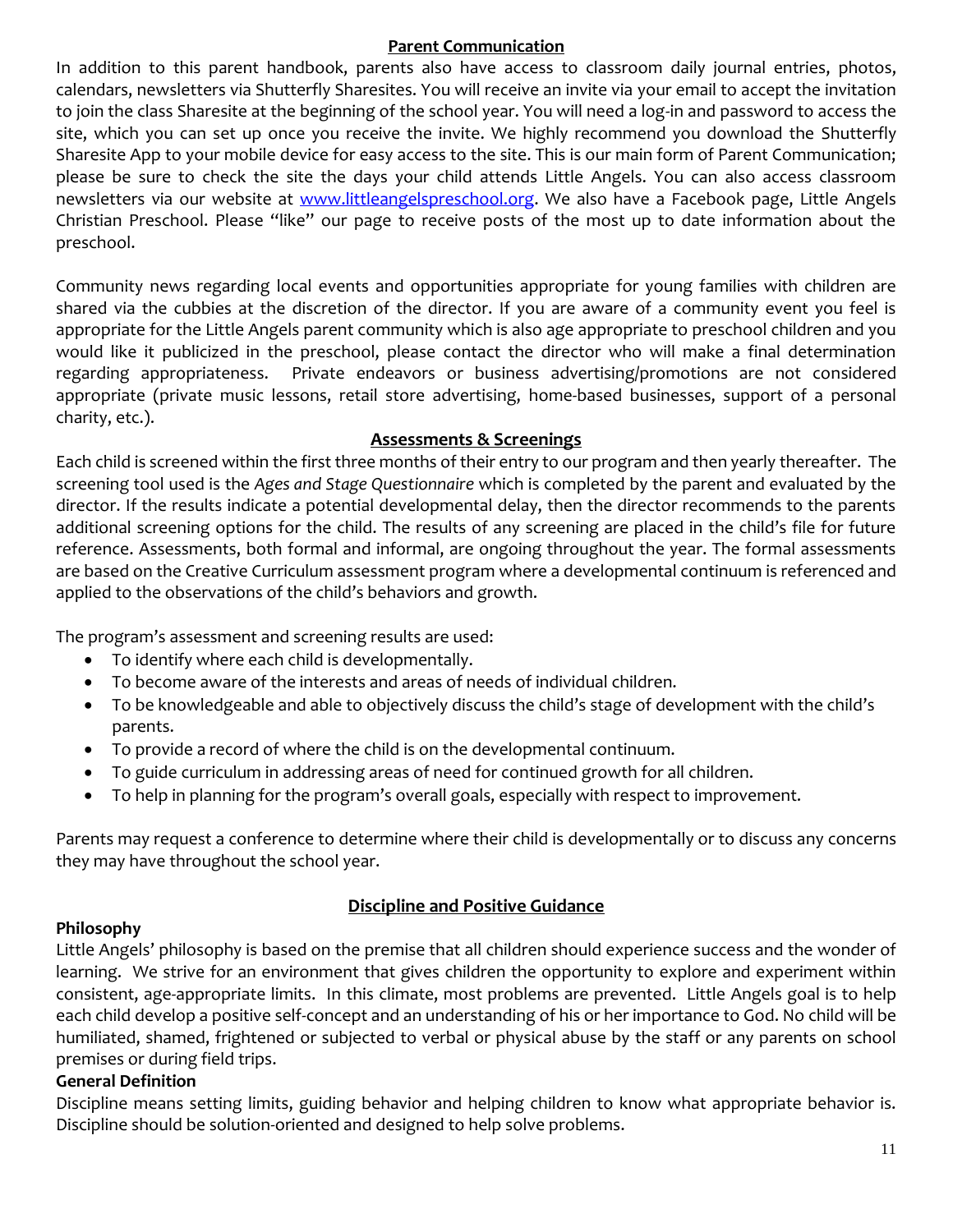## **Methods of Discipline:**

**Distraction—**Involves changing a child's focus from an activity that is unacceptable to one that is acceptable without confronting inappropriate behavior. Examples: Handing a toy to a child who is attempting to take another child's toy. Physically putting yourself between two children that are warming up to an argument or fight without even commenting on the situation.

**Redirection—**Puts the teacher in a more interactive role than does distraction. Redirection is preventative in nature and involves anticipating problems and intervening with a solution, before the problems occur. Examples: Suggesting the child move away from the water table and play in the block area because the child is splashing water at the other children. Offer to read a book to a child rather than allowing the child to topple block structures another child is building.

**Ignoring—**Teacher asks, "Is this a behavior we can live with in the classroom? If it is, they ignore it, making sure the behavior does not harm anyone or destroy the environment and/or any materials.

**Time Out**—The purpose of time-out is to help the child calm down, regain control and feel comfortable. Timeouts typically last between 1-3 minutes for preschool age children. Time-outs are rarely used and always guided by the teacher.

#### **Registration and Class Placement Policy**

Registration Procedure: Registration for Little Angels Christian Preschool commences in January of each calendar year for the next consecutive school year. Registration is on-going until all classes are full. Wait lists are created and considered throughout the year as openings occur. **Registration for the 2021-2022 School Year will begin in March of 2021.** 

Registration Fee: There is a **non-refundable registration fee of \$75.00** for each child registered. Once registration is complete, the family is made aware of the class placement of the student. If the parent desires a different class placement than was assigned, he or she may also place the student's name on a class wait list for the preferred class designation.

Wait List Consideration: A wait list is established for both program enrollment and class preference during the registration process. As openings occur throughout the year, consideration is given to the individuals on the wait list. The process outlined in the category designations of the following registration policy do not necessarily apply to the process for wait list consideration.

## **Emergency Plan**

**FIRE:** Teachers will have children lineup in the classroom and then proceed by class with teachers out of the building using the primary evacuation route posted in each classroom, if possible, or the designated secondary evacuation route posted in each classroom. A head count will be given to the aide by a teacher as the children are leaving and will be counted again by the aide as the children proceed out of the door. When it is deemed clear of traffic hazards, the children will be taken to the parking lot south of the Sturtz house located directly behind the church's northwest parking lot. There the children and staff will wait for further instructions or pickup by the parents or designated guardians. Staff will call parents as soon as reasonably possible to let them know of the situation. We do have a practice Fire-Drill every month so all the children are familiar with the sound of the alarm and the evacuation process. Each class will have a designated waiting spot in the parking lot separate from the other classes for a fire drill. There will be no mixing of children during the drill.

**TORNADO:** In the event of a tornado warning, children will be escorted through the hallway out the west double doors into the Church Nursery/Toddler Room, away from windows until the threat of tornado has been lifted. Tornado drills will be conducted by class, not as a school wide drill to avoid crowding the Church Nursery/Toddler Room.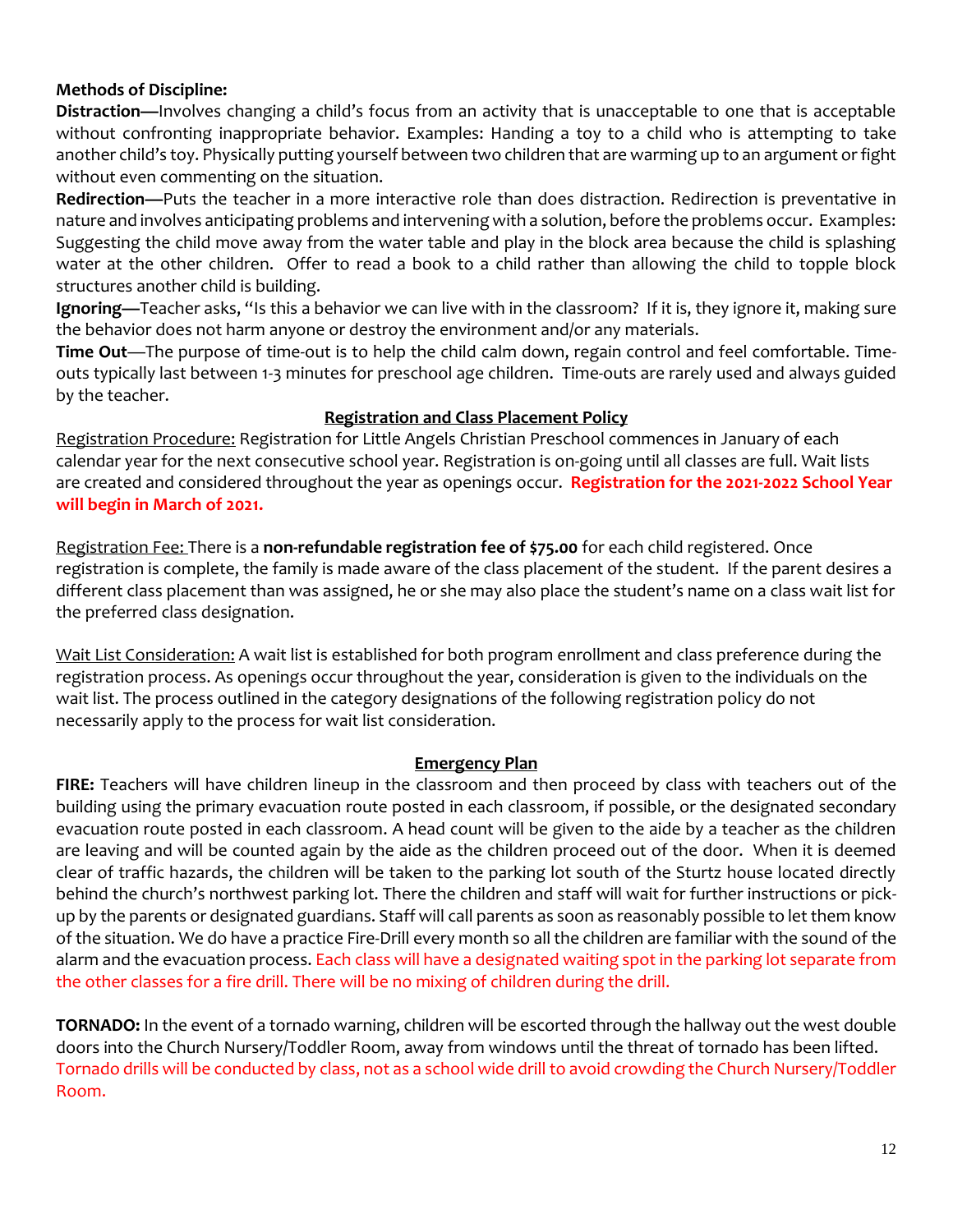**MEDICAL EMERGENCY:** If a staff member thinks a child or another staff member is in a serious, possibly life threatening, medical situation or condition, the staff member is to call 911 or have another staff member call 911 immediately using the telephone in the classroom or a personal cell phone if necessary. After the call has been placed to 911, the Director is to be alerted to the situation. One staff member will escort all the other children out of the classroom and take them to the undercroft. The other staff member remains with the person who is in the medical crisis and the director will join them as quickly as possible. The director will notify the church office of the medical emergency as soon as possible.

**RED ALERT:** If the Red Alert requires that children are to be picked up at a time different than the regularly scheduled time, Parents will be notified via telephone as well as an all school email. The pick-up procedures will follow the current DCFS requirements that are in use at that time. Each parent will be asked to use the East entrance which is the regularly used preschool entrance to pick up their child and all sign out procedures at the classroom doors will be adhered to for all children. In the event that the Red Alert requires children stay contained within the preschool, all necessary precautions will be taken to secure the safety and well-being of the children. If the classroom is deemed safe by the Director, the children will remain in their classrooms with teachers until it is safe for them to be dismissed. If a parent wants to pick up their child during that time, they must come to the East entrance doors and sign-out their child. Additional snacks and bottled water are kept on site for emergencies that necessitate an extended class time for the children.

If the classrooms are deemed unsafe due to windows, the children will be moved to the undercroft space until it is safe for them to return to the classrooms or they are picked up by a parent. In all instances children will be dismissed from the East entrance which is the regularly used preschool pick up entrance.

#### **Grievance Procedures**

In the event a preschool parent has a complaint or feels an injustice has occurred with respect to their position or their child's position in the preschool, they should act in following manner.

First, contact the Director. Depending on the severity of the situation a meeting will be held immediately or scheduled for a later time, convenient for the parent and the director.

Should a satisfactory resolution not be reached at the initial meeting, the director will contact the St. Michael's Rector, who will schedule another meeting. Depending on the circumstances presented, the rector may elect to include other neutral parties such as the Preschool Advisory Board Chairperson to assist in the resolution of the conflict.

If resolution still cannot be reached during the parent/director/rector meeting, the rector will set-up an appointment for the director and rector and possibly the Advisory Board Chairperson to meet to determine options for resolution of the issue(s). After the meeting with the St. Michael's Rector, options agreed upon by the director and rector, will be presented to the parents by the Director whereupon the parent and director will finalize the action(s) to be taken. Written notice of the final actions to be taken will be sent to the rector. We respectfully request all preschool parents follow this procedure to expedite a solution and avoid undo stress

on all parties involved.

## **Confidentiality**

The child's application, medical records, initial screenings and annual assessment/conference forms are kept in the child's file which is in a locked cabinet in the director's office. These records may be made available to the child's parents or legal guardians upon request; to the child's teachers throughout the school year, to any authorized employee of DCFS during a licensing visit, and to a NAEYC assessor if requested during any assessment visits. While it is a parent's legal right to view the child's file, a request to see a file must be made to the director and viewed in the director's presence. This also applies to all DCFS employees and NAEYC assessors. No child's file will leave the preschool office at any time except for a medical transport with a child.

All screenings and assessment forms are shared with parents at conferences where the method of assessment is explained and parents are free to ask questions regarding the method of assessment and the results. The formal assessment tool used is the Creative Curriculum assessment package where the Creative Curriculum's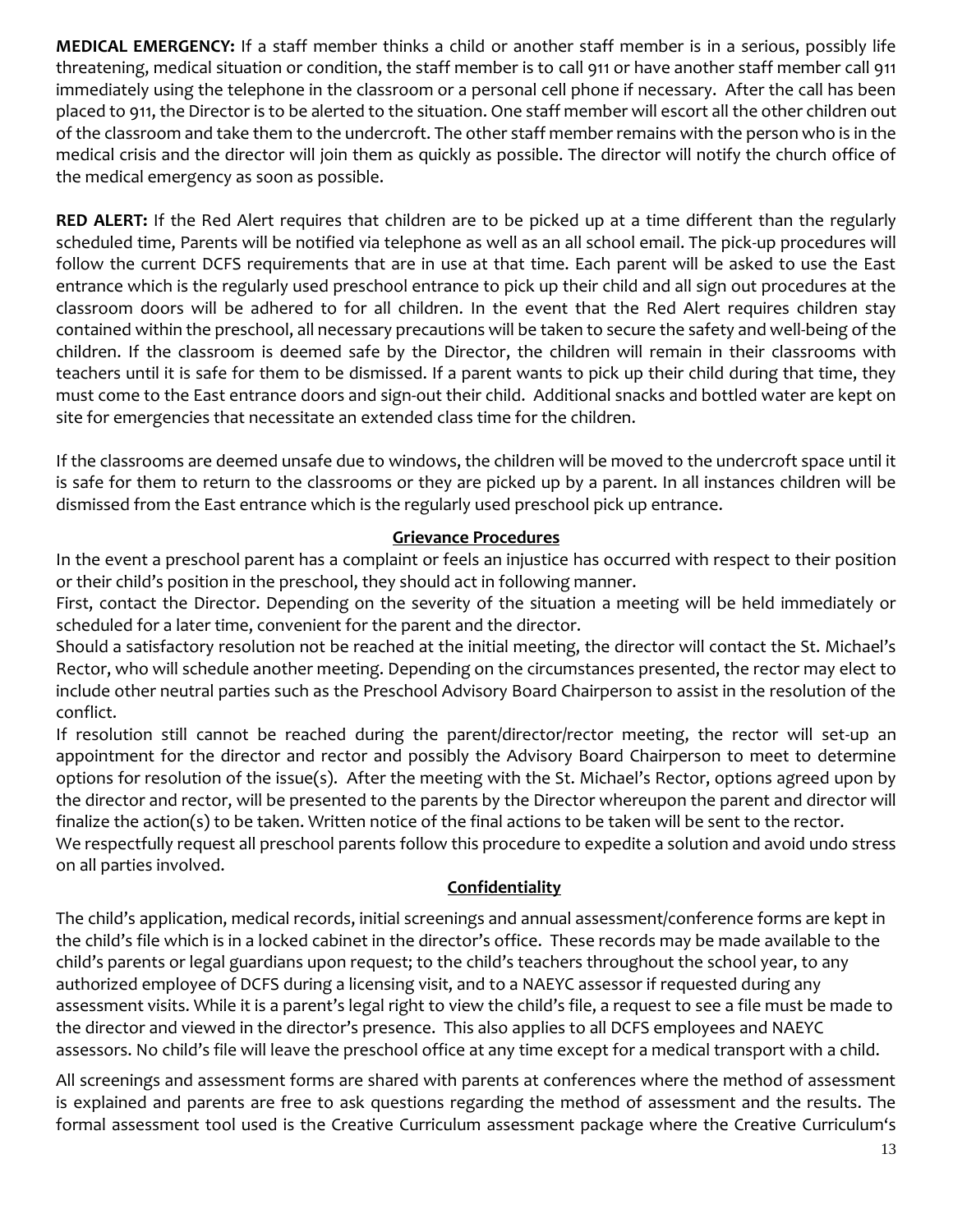Developmental Continuum is used. The screening tool used is the *Ages and Stages Questionnaire* which is completed by the parent at the beginning of the child's initial school year at Little Angels and annually thereafter. These assessment and screening tools are used to provide the parent and the child's teachers with as accurate a picture possible regarding the child's growth and development.

If, at any time, a parent has a question regarding confidentiality, results of a screening, or the formal assessment presented by the teachers, they are welcome and encouraged to contact the director.

# **Little Angels Preschool is a Ministry of St. Michael's Episcopal Church**

St. Michael's Little Angels Christian Preschool embraces not just the children enrolled in the program, but also their entire family. Each family is a welcome and vital part of the St. Michael's Church community and Little Angels Preschool community. Every family is invited to attend St. Michael's Church for worship and fellowship. In addition, Christian education programs for adults and children are offered during the school year. Contact the parish office at 847-381-2323 for times and schedules. As Little Angels and St. Michael's work in tandem, you may be contacted via phone, email, mail, or cubby stuffers about upcoming events of the parish.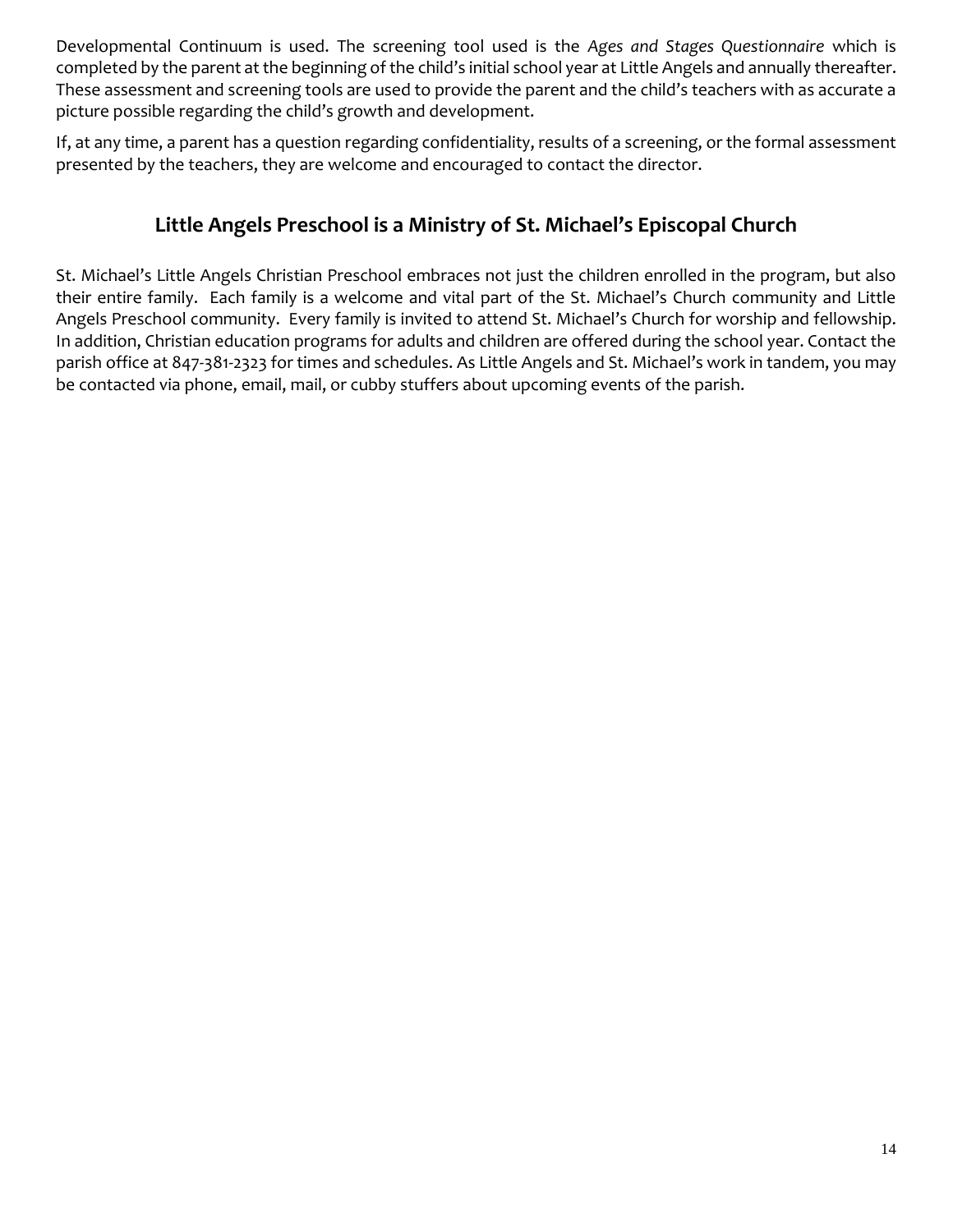## **Back to School Procedures September/October 2020**

### **Drop-off**

- All Drop-offs will be at the **Preschool Entrance ONLY**.
- All adults and children must be **wearing a mask to enter the building**. Please have your masks on and be ready for check-in when you arrive at the door. We will have adult and child sized disposable masks available for those who forget or do not have a mask.
- Please see your child's class **drop-off times** below. It is very important that you do your best to arrive at your child's class designated time to keep the preschool hallway from overcrowding. Parking is as usual in the front parking lot, angled spaces or along Hillside. Please Do NOT park in the Fire Lane in front of the preschool entrance. Please DO NOT leave other children in the car alone when bringing the preschooler in the building. Families with two or more children attending separate classes, please arrive at the earliest child's drop off time.

| <b>Rainbow Room Fours</b> | $8:45 - 8:55$ AM |
|---------------------------|------------------|
| M/W/F & T/TH Threes       | 8:45-8:55 AM     |
| M/W, T/Th & F Twos        | $8:55 - 9:05$ AM |
| <b>Fantastic Fours</b>    | $9:05-9:15$ AM   |

- Adult and Child's **temperatures will be taken** and logged along with a **visual check of the child** in the Preschool entryway by the Director or designated Little Angels Staff Member. In the event of a child or adult having a temperature of 100.4 or higher and/or showing signs of COVID-19, that child or adult will be excluded from the program and encouraged to seek medical evaluation. The child or adult may not return to the program until one of the following are met:
	- Individual is free from fever without the use of fever reducing medications for at least 72 hours
	- Negative COVID-19 test
	- A note from medical provider documenting no clinical suspicion of COVID-19 infection
- Adults will be asked a list of questions on behalf of themselves and the child each day. These questions will be provided in an email prior to starting and will be posted at the preschool entryway check-in point. Each individual must be able to answer NO to all of the questions to proceed in to the preschool hallway.
- One adult per family will be permitted to come into the building to drop the child at his/her designated classroom door. Adults will not be permitted in the classroom and are asked to exit the building immediately upon releasing their child into the classroom. There will be no waiting of other family members at the preschool entrance.
- All adults and children (with adult supervision) must sanitize hands and walk through the shoe sanitizing mat before entering the preschool hallway.
- Children will be assigned his/her own cubby located in the preschool hallway. Each child will be required to leave two changes of clothing; one complete outfit (underwear, pants/shorts, top, and socks) in a large ziplock bag x 2 each labeled with child's name. Each child will also need an extra mask in his/her cubby. All cloth masks worn by the child must be laundered by the parent before re-use. A supply of diapers will be given to the classroom teacher to store (labeled for each child) in the classroom bathroom. No backpacks, toys, etc. are permitted to come and go from home.
- Adult will sign the child in/out in the sign-in/out book outside the classroom door using a pen from the bin labeled "sanitized" and return the pen to the bin labeled "need to be sanitized". Adults are welcome to bring your own personal pen to use for signing in/out.